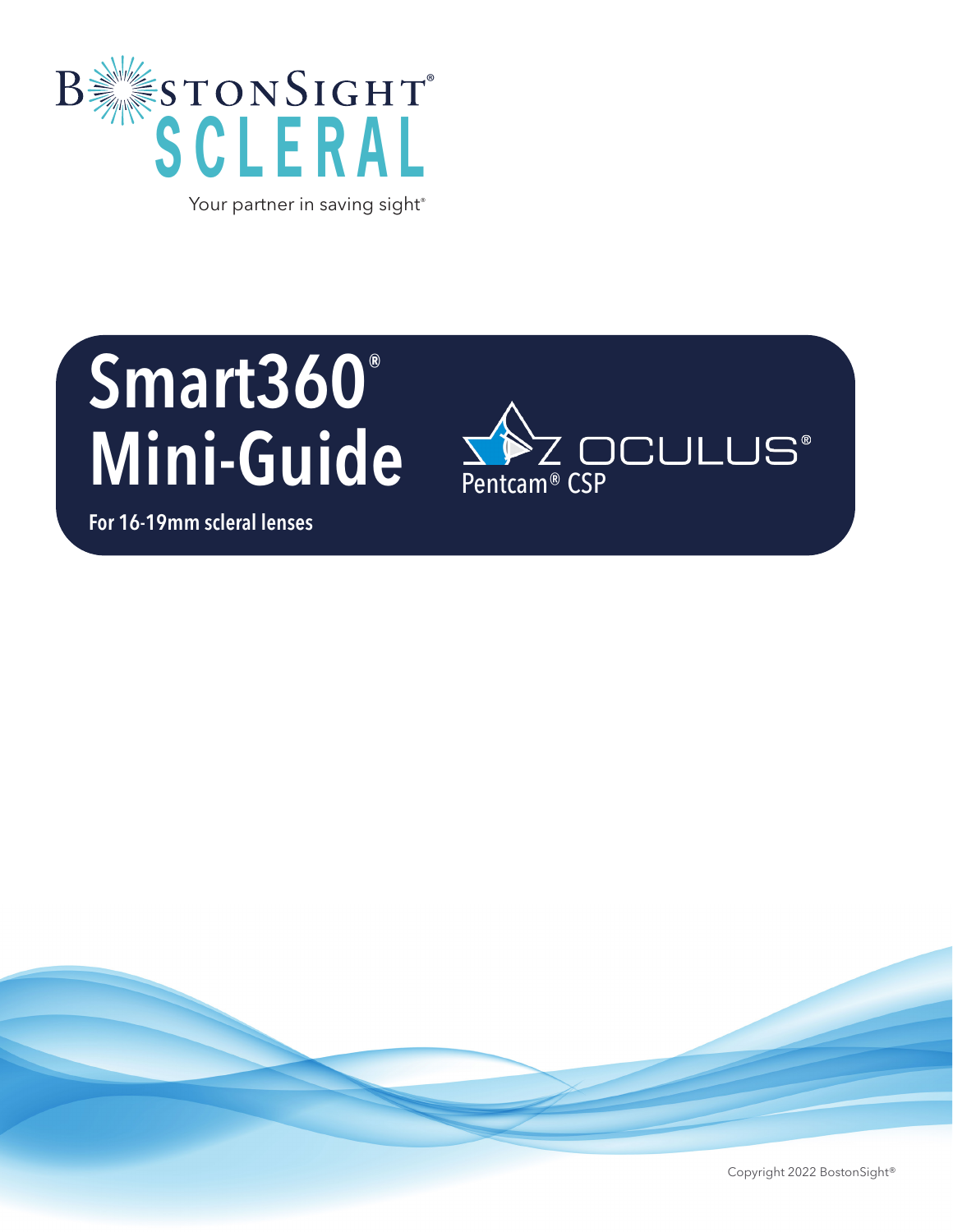#### DIAMETER RECOMMENDATIONS

You know your patients best, however it can be helpful to have a quick reference for which diameter may work well for your case. The following are general guidelines.

#### 16, 16.5 and 17mm



2 Smart360® Mini-Guide/Pentacam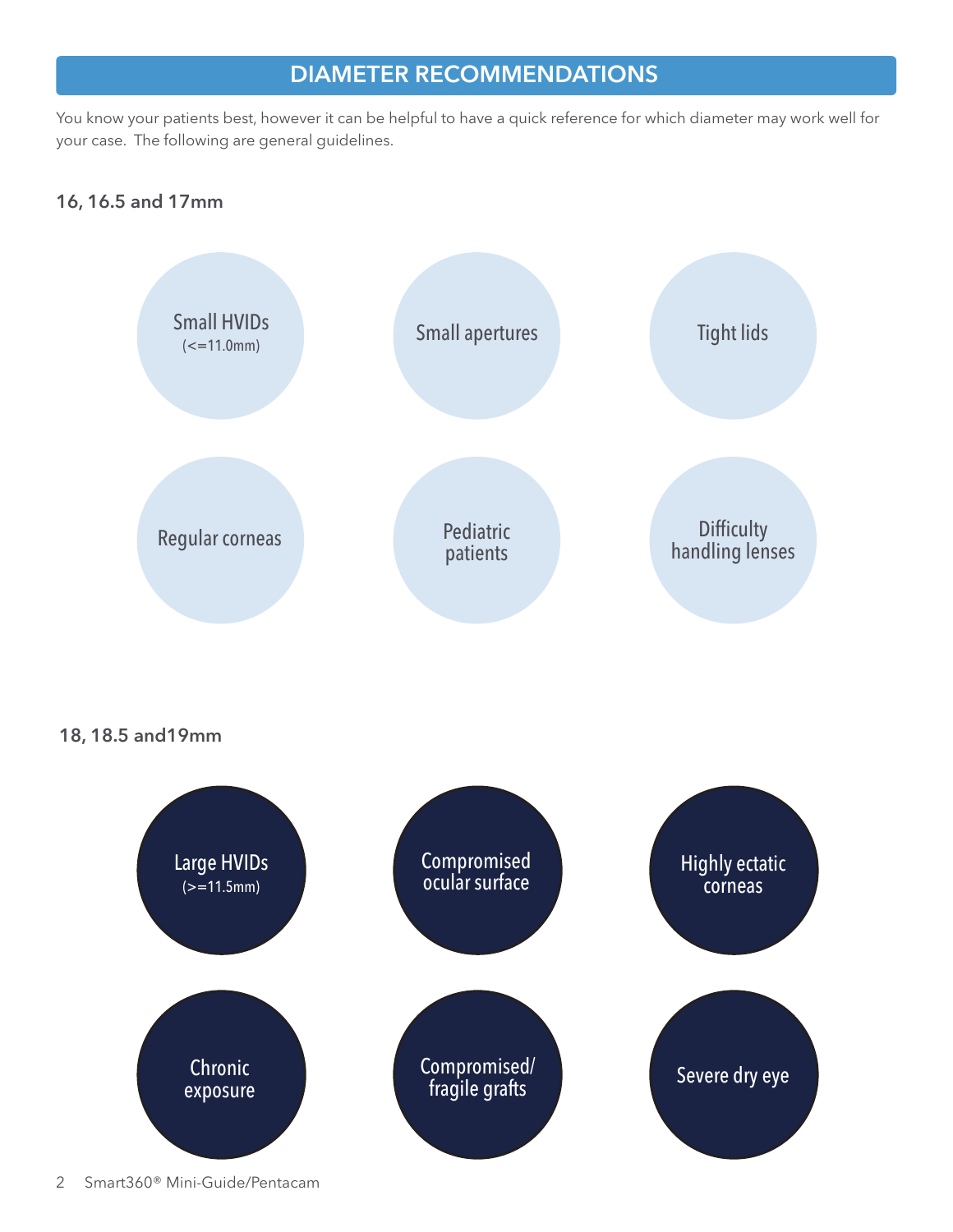### START AN ORDER

- Export data from Pentacam® CSP software into a .csv file and save on your computer. For information on how to complete this step, please follow the short video [here.](https://vimeo.com/719972302) **1**
- In FitConnect®, Register your Patient and Start a New Order. Select: **2**
	- 1. Product as BostonSight SCLERAL Smart360
	- 2. Order Type as Fit
	- 3. Radio button as Order from Smart360
	- 4. Select Left or Right Eye
	- 5. Click Start Order which opens the Smart360 Upload screen

| Accounts $\sim$                                                  | <b>※ FitConnect</b><br>Work With Patients and Orders-                                    |                                 |                             | Resources-               | Admin-            | Support -                |                         | <b>O</b> Practitioner<br>OFitting Consultant | <b>C</b> +LOG OUT                | Return To Dashboard |                                        |                                   |                           |  |
|------------------------------------------------------------------|------------------------------------------------------------------------------------------|---------------------------------|-----------------------------|--------------------------|-------------------|--------------------------|-------------------------|----------------------------------------------|----------------------------------|---------------------|----------------------------------------|-----------------------------------|---------------------------|--|
| <b>Patient View</b><br>CRN:<br>Name:<br>Date of Birth:<br>Email: | 121212<br>Shipping, Test<br>12/05/1975<br>test@shipping.com<br><b>View Order History</b> | <b>Patient Invoice Activity</b> | <b>Edit Patient Info</b>    | <b>Patient Documents</b> |                   |                          |                         |                                              |                                  |                     |                                        |                                   |                           |  |
| <b>SCLERAL Orders</b>                                            |                                                                                          |                                 |                             |                          |                   |                          |                         |                                              |                                  |                     |                                        |                                   |                           |  |
| <b>Order Date</b><br>2021-10-14                                  | Product<br><b>Right/Left</b><br><b>BSS 18.0</b><br>Right                                 | Order #<br>376447               | Lens $\#$<br>$\overline{1}$ | SmartSight HOA™<br>None  | Smart360™<br>None | <b>Order Type</b><br>Fit | Practitioner<br>Test, T | <b>Order Status</b><br>Submitted             | <b>Rx Status</b><br>$\mathbf{r}$ | 90 day Fit Exchange | <b>Order Rx Refill</b><br>$\mathbf{r}$ | <b>Order Material Change</b><br>٠ | <b>Request Lab Remake</b> |  |

Smart360™ Upload

- Select Pentacam as your device. **3**
	- 1. Choose File and find the Pentacam file from your computer.
	- 2. Open and then Upload, the scan you wish to use for this order, from a table of all scans attached to this patient record.

| Shipping, Test                             |               |                                        |
|--------------------------------------------|---------------|----------------------------------------|
| 121212                                     |               |                                        |
| 12/05/1975                                 |               |                                        |
|                                            |               |                                        |
| Right                                      |               |                                        |
| PentaCam v<br>Choose File   No file chosen |               | <b>Scan Date</b>                       |
|                                            |               |                                        |
| Close                                      |               |                                        |
|                                            | <b>Device</b> | S <sub>1</sub><br><b>Record Number</b> |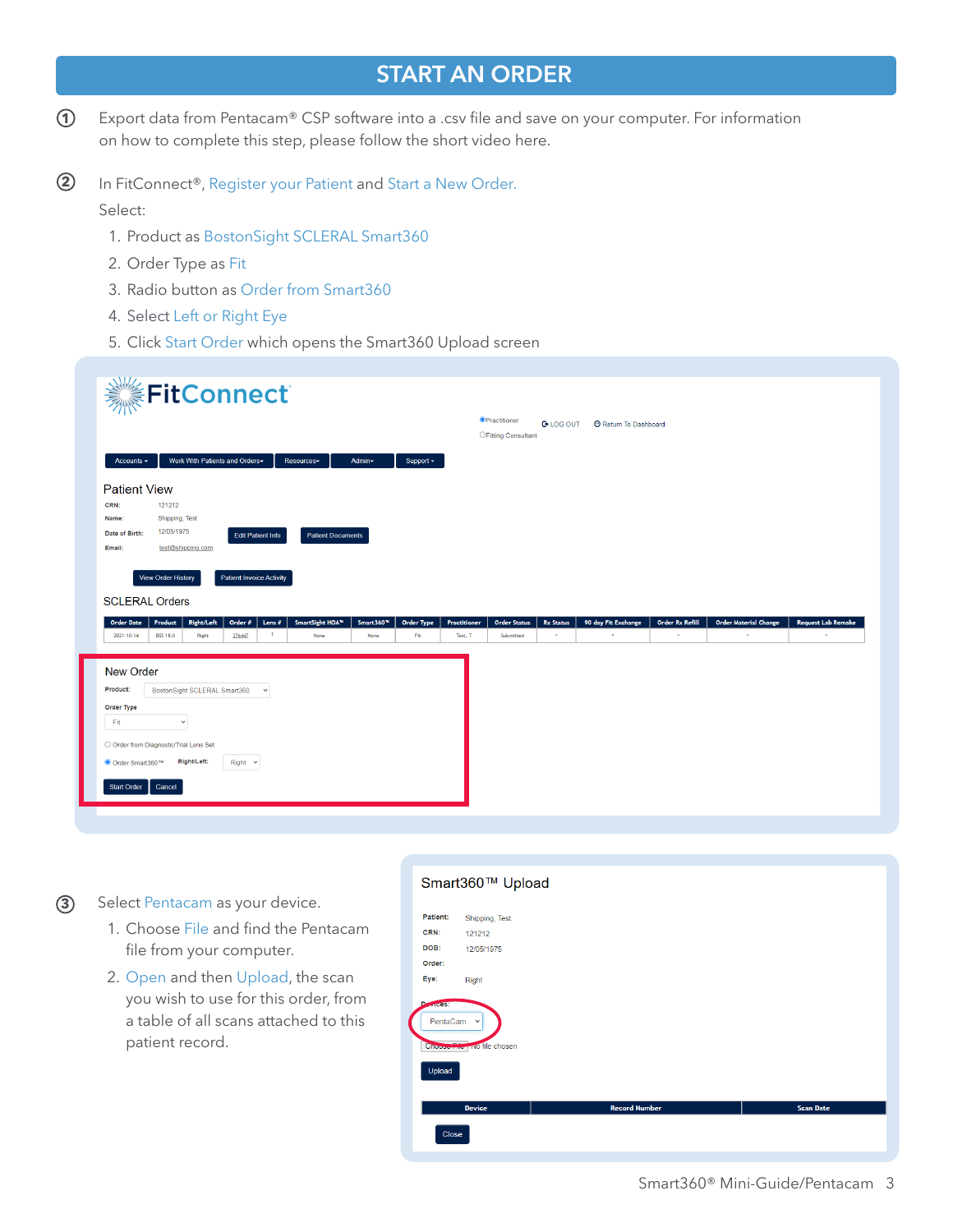# DESIGN THE LENS

**1** Select lens diameter.

#### **2** Enter:

- Corneal Clearance.
- Base Curve the algorithm will make a recommendation, however you can adjust
- Horizontal Iris Diameter (HvID) obtain data from topographer or measure using slit lamp
- Vertical Iris Diameter (VvID) obtain data from topographer or measure using slit lamp

**3** Select Recalculate to view the back surface of the lens onto the front surface of the eye. Adjust as needed!



#### Smart360™ Review

| <b>Patient:</b> | Test, Test        |                        | Device                          | Record Number   Scan Date   Scan Time   Eye   Scan HID   Scan VID   Recommended B |           |                            |       |  |  |
|-----------------|-------------------|------------------------|---------------------------------|-----------------------------------------------------------------------------------|-----------|----------------------------|-------|--|--|
| CRN:            | <b>Test1234</b>   |                        | PentaCam                        | 399                                                                               | 10/6/2021 | 15:14:38                   | Right |  |  |
| DOB:            | 01/01/1901        |                        |                                 |                                                                                   |           |                            |       |  |  |
| Order:          |                   |                        |                                 |                                                                                   |           |                            |       |  |  |
| Eye:            | Right             |                        |                                 |                                                                                   |           |                            |       |  |  |
|                 |                   |                        |                                 |                                                                                   |           |                            |       |  |  |
|                 |                   |                        | <b>Adjust Lens Profile</b>      |                                                                                   |           |                            |       |  |  |
|                 |                   |                        |                                 |                                                                                   |           |                            |       |  |  |
| <b>Diameter</b> | <b>Base Curve</b> | Corneal Clearance (um) | <b>Horizontal Iris Diameter</b> | <b>Vertical Iris Diameter</b>                                                     |           | Recalculate scan meridians |       |  |  |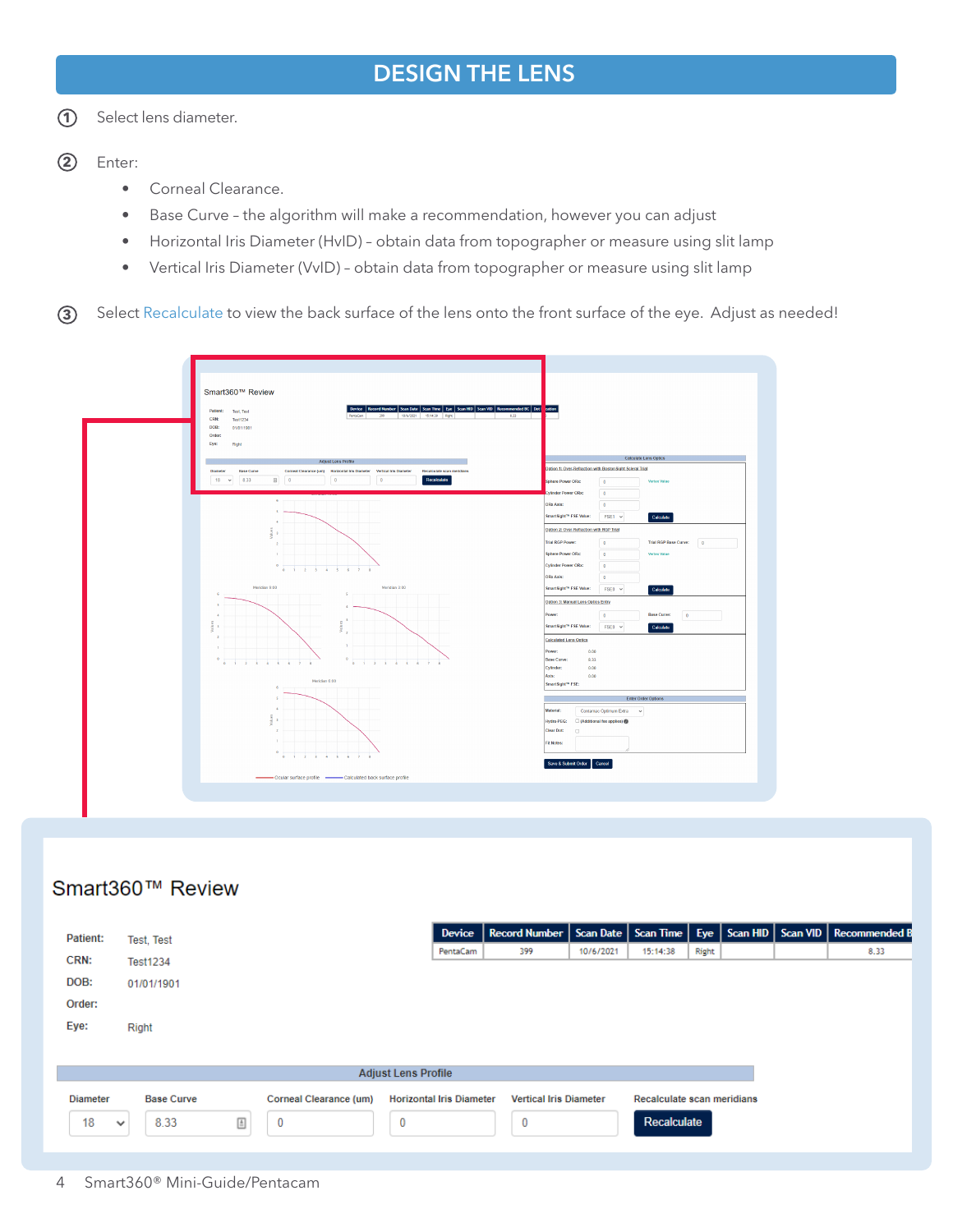# ADJUST LENS OPTICS

- **1** Calculate Lens Optics to enter over-refraction by 1 of 3 options:
	- BostonSight SCLERAL trial lens with FSE
	- RGP Trial
	- Manual lens optics entry

Select Calculate at each of the options to update the corresponding Lens Optics.

- 2 On Order Options, select your material, Hydra-PEG (if applicable), and dot, and enter any Fit Notes such as the locations of SmartChannels™.\*
- Click Save and Submit. **3**

|                                          | Option 1: Over-Refraction with Boston Sight Scleral Trial |                                          |
|------------------------------------------|-----------------------------------------------------------|------------------------------------------|
| <b>Sphere Power ORx:</b>                 | 0                                                         | <b>Vertex Value</b>                      |
| <b>Cylinder Power ORx:</b>               | $\mathbf{0}$                                              |                                          |
| <b>ORx Axis:</b>                         | 0                                                         |                                          |
| SmartSight™ FSE Value:                   | FSE1 $\vee$                                               | Calculate                                |
| Option 2: Over-Refraction with RGP Trial |                                                           |                                          |
| <b>Trial RGP Power:</b>                  | 0                                                         | <b>Trial RGP Base Curve:</b><br>$\bf{0}$ |
| <b>Sphere Power ORx:</b>                 | 0                                                         | <b>Vertex Value</b>                      |
| <b>Cylinder Power ORx:</b>               | 0                                                         |                                          |
| <b>ORx Axis:</b>                         | 0                                                         |                                          |
| SmartSight™ FSE Value:                   | $FSE0 \sim$                                               | Calculate                                |
| Option 3: Manual Lens Optics Entry       |                                                           |                                          |
| Power:                                   | 0                                                         | <b>Base Curve:</b><br>0                  |
| SmartSight™ FSE Value:                   | $FSE0 \sim$                                               | Calculate                                |
| <b>Calculated Lens Optics</b>            |                                                           |                                          |
| Power:<br>0.00                           |                                                           |                                          |
| <b>Base Curve:</b><br>8.33               |                                                           |                                          |
| Cylinder:<br>0.00                        |                                                           |                                          |
| Axis:<br>0.00                            |                                                           |                                          |
| SmartSight™ FSE:                         |                                                           |                                          |
|                                          |                                                           | <b>Enter Order Options</b>               |
| <b>Material:</b>                         | Contamac Optimum Extra                                    | $\checkmark$                             |
|                                          | $\Box$ (Additional fee applies)                           |                                          |
| Hydra-PEG:                               |                                                           |                                          |
| <b>Clear Dot:</b><br>0                   |                                                           |                                          |

*\* For focal elevations like pinguecula, you can request a SmartChannel to vault over these areas by specifying width of channel and depth. Once you receive the first free-from lens, you can tweak as needed using the same FitConnect platform you're used to working with.*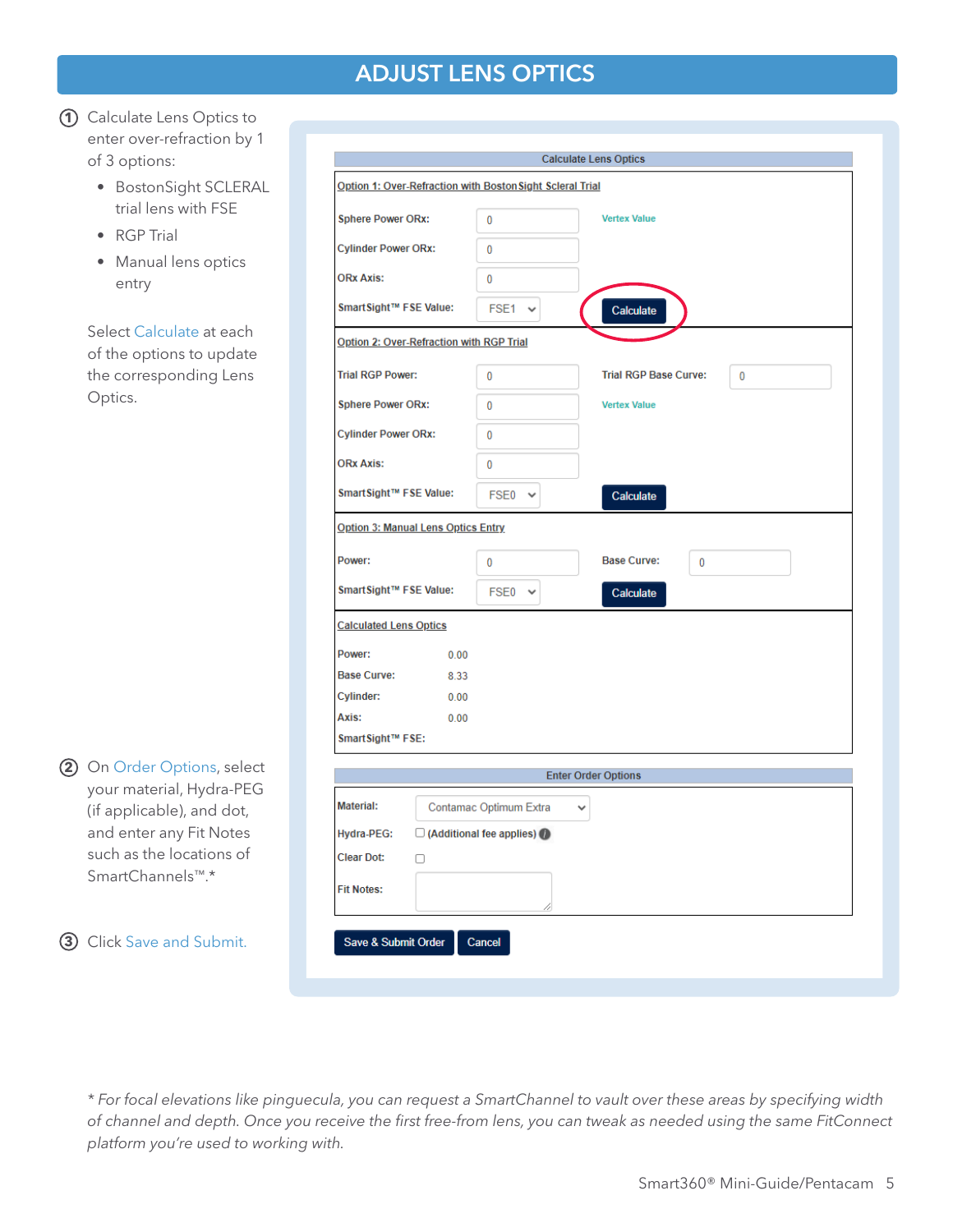#### ORDER THE LENS

- On the Pending Orders page, you have an option to: **1**
	- 1. Save and Order Another Lens for this Patient, OR
	- 2. View Order Summary and Finalize to send order to the lab.

|                       | <b>▒FitConnect</b>      |                           |                      | Welcome, Test Test!<br>(Practitioner Account) |                                       |
|-----------------------|-------------------------|---------------------------|----------------------|-----------------------------------------------|---------------------------------------|
|                       |                         |                           |                      | <b>OPractitioner</b>                          |                                       |
|                       |                         |                           |                      | OFitting Consultant                           |                                       |
|                       |                         |                           |                      |                                               | <b>■LOG OUT © Return To Dashboard</b> |
|                       |                         |                           |                      |                                               |                                       |
| <b>Pending Orders</b> |                         |                           |                      |                                               |                                       |
| <b>Patient CRN:</b>   | <b>Test1234</b>         |                           |                      |                                               |                                       |
| <b>Patient Name:</b>  | Test, Test              |                           |                      |                                               |                                       |
| <b>Patient DOB:</b>   | 01/01/1901              | <b>View Order History</b> |                      |                                               |                                       |
| <b>Patient Email:</b> | ssharer@bostonsight.org |                           |                      |                                               |                                       |
| Practice:             | <b>Test test</b>        |                           |                      |                                               |                                       |
|                       | <b>Order No</b>         | <b>Order Date</b>         | <b>Right or Left</b> | <b>Product</b>                                | Order                                 |
|                       | 376449                  | 2021-10-21                | Right                | BSS360                                        |                                       |

On the Order Summary page, you have an option to Hold for Consult, if needed. For example, if SmartChannels™ are needed, select Hold for Consultation, note width (start and end points in degrees), depth of channel (µm) and dot location in degrees, and click Submit. **2**

| <b>Right or Left</b>                                                                                    | <b>Order Type</b> |  |
|---------------------------------------------------------------------------------------------------------|-------------------|--|
| Left                                                                                                    | Fit               |  |
|                                                                                                         |                   |  |
| <b>Select Ship To Address:</b>                                                                          |                   |  |
| 464 Hillside Ave, Suite 206, Needham, MA 02494, United States<br>$\checkmark$                           |                   |  |
| <b>State/Province license issued:</b>                                                                   |                   |  |
| $MA \sim$                                                                                               |                   |  |
| <b>Purchase Order#:</b>                                                                                 |                   |  |
| $\checkmark$                                                                                            |                   |  |
| Delivery Method - This will be added to Lab lead time of 3 days                                         |                   |  |
| Standard: \$0.00                                                                                        |                   |  |
|                                                                                                         |                   |  |
| *Needed By:<br>11/05/2021                                                                               |                   |  |
|                                                                                                         |                   |  |
| <b>Hold For Consultation</b><br>$\Box$                                                                  |                   |  |
| If Hold for Consultation is selected, order will not be processed until you have contacted BostonSight. |                   |  |
| Place Order<br>Cancel                                                                                   |                   |  |
|                                                                                                         |                   |  |